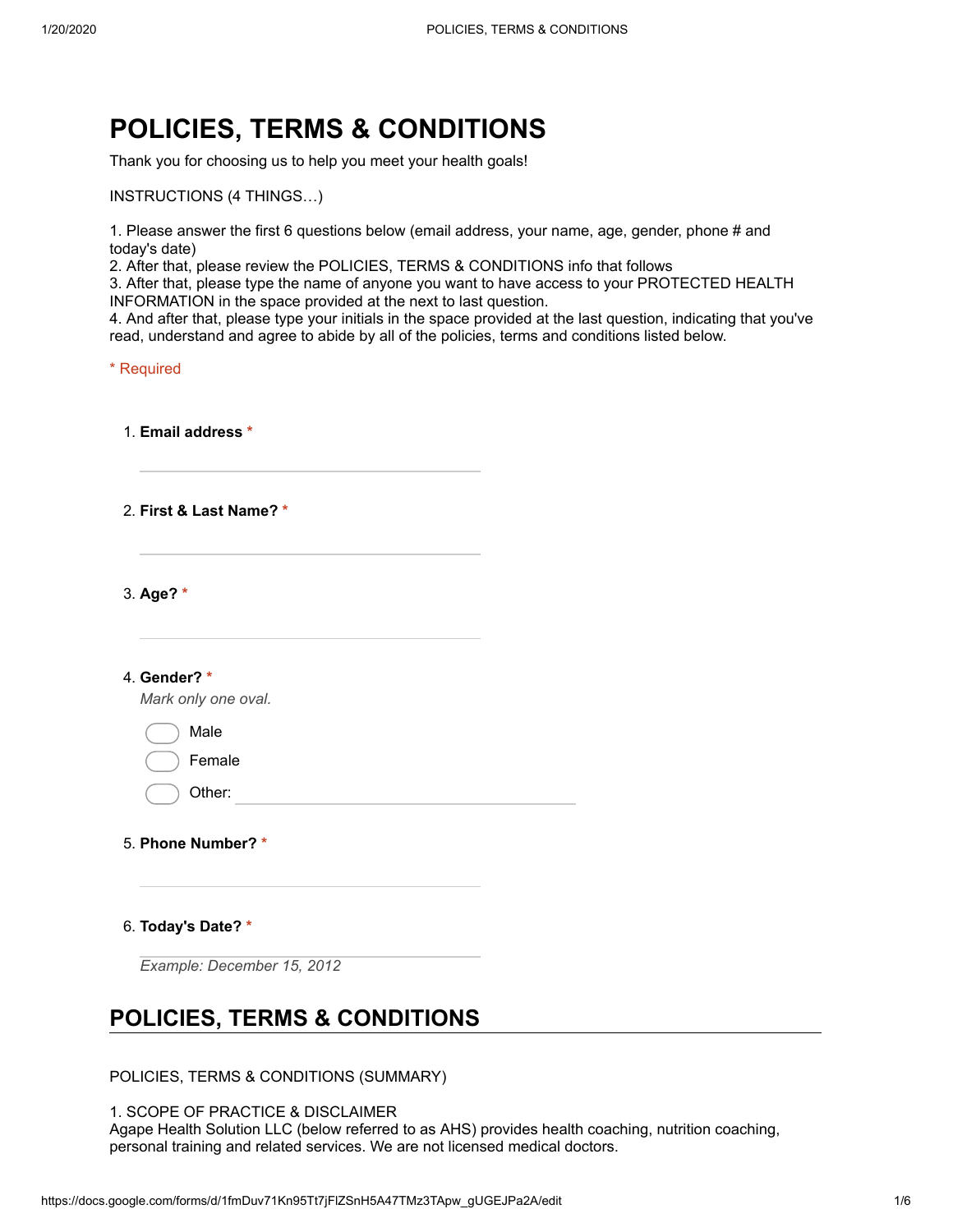### 2. NON-TRANSFERENCE OF INDIVIDUAL SERVICES

Unused services cannot be transferred to another person.

#### 3. NEED FOR ACCURACY & FULL DISCLOSURE IN CLIENT REPORTING

A client's disclosure of accurate, up-to-date, complete health information is a crucial component of the administration of safe and effective health coaching, nutrition coaching, personal training and related services.

#### 4. ASSUMPTION OF RISK & RELEASE OF LIABILITY

There is risk in any worthy health endeavor. At AHS we do our best to provide services that reduce that risk as much as possible. Before working with us we require our clients to acknowledge the risk involved and release us from all liability resulting from their interactions with us.

## 5. CREDIT/DEBIT CARD PROCESSING & INFORMATION STORAGE POLICY

As a general practice we do not store or keep our client's financial information on file.

#### 6. NO LARGE PACKAGES & NO LONG-TERM CONTRACTS

We don't sell large packages and we don't do long-term contracts (1 month is the longest).

7. SCHEDULING POLICY (CANCELLATION, RESCHEDULING, NO-SHOWS, LATE-SHOWS) In the spirit of valuing both our client's and staff's time, we have a relatively firm scheduling policy that includes scheduling all purchased sessions in advance and requiring both clients and staff to give at least 24 notice of session cancellation or session rescheduling in order to avoid being penalized.

#### 8. EXPIRATION & ROLL OVER POLICY

All purchased sessions expire 30 days from the date they are purchased. Unused sessions cannot be "rolled over" into the next month.

#### 9. REFUND POLICY

Our general refund policy is no refunds. Once purchased, sessions cannot be redeemed for cash value. Our staff reserves the right to issue refunds (in full or in part) based solely on their discretion.

#### 10. NOTICE OF PRIVACY PRACTICES (INCLUDING HIPAA, PHI & CONFIDENTIALITY)

While AHS is not legally required to abide by HIPAA guidelines, we take the security and privacy of our client's health information very seriously. In the spirit of transparency and immediacy we also ensure our clients have immediate access to all the health information we have on them.

#### 11. INFORMED CONSENT & CLIENT SIGNATURE

By signing the policies, terms & conditions form, the client acknowledges that he/she has reviewed all the sections and fully understands and agrees to abide by all stipulations listed therein. By signing the policies, terms & conditions form, the client also acknowledges the application of all of the stipulations of the aforementioned policies, terms and conditions in regards to any minor he/she is guardian of and responsible for, who is presently receiving, or will be receiving, any services from AHS.

#### POLICIES, TERMS & CONDITIONS (FULL VERSION)

#### 1. SCOPE OF PRACTICE & DISCLAIMER

AHS is owned by Drew Dreiling, a certified health coach with over 10 years experience as a nutritionist, personal trainer and wellness professional. Drew and the rest of the staff at AHS have been trained to provide services from a holistic, integrative, natural-leaning perspective. This approach permeates the entire client experience, from initial comprehensive health assessment to customized health planning to the guidance, support and accountability provided by the staff as staff and client work together to improve and optimize the client's health. We are not licensed medical doctors and do not offer many of the services a licensed physician may offer (ex. ordering medical tests, prescribing drugs, performing invasive procedures, etc.).

We strive to provide safe and highly effective products and services but we stress it is ultimately the client (or if a minor, the client's legal guardian) who decides which health choices are most appropriate for the client's specific situation. We strongly recommend our clients consult with other qualified healthcare professionals before beginning (or significantly modifying) a personal health regimen.

#### 2. NON-TRANSFERENCE OF INDIVIDUAL SERVICES

Every person's health background and current situation is unique, and our coaching service formulates specific, customized plans, recommendations and support strategies based off that unique information. Because of that, transferring unused sessions or services to another person (friend, family member, etc.)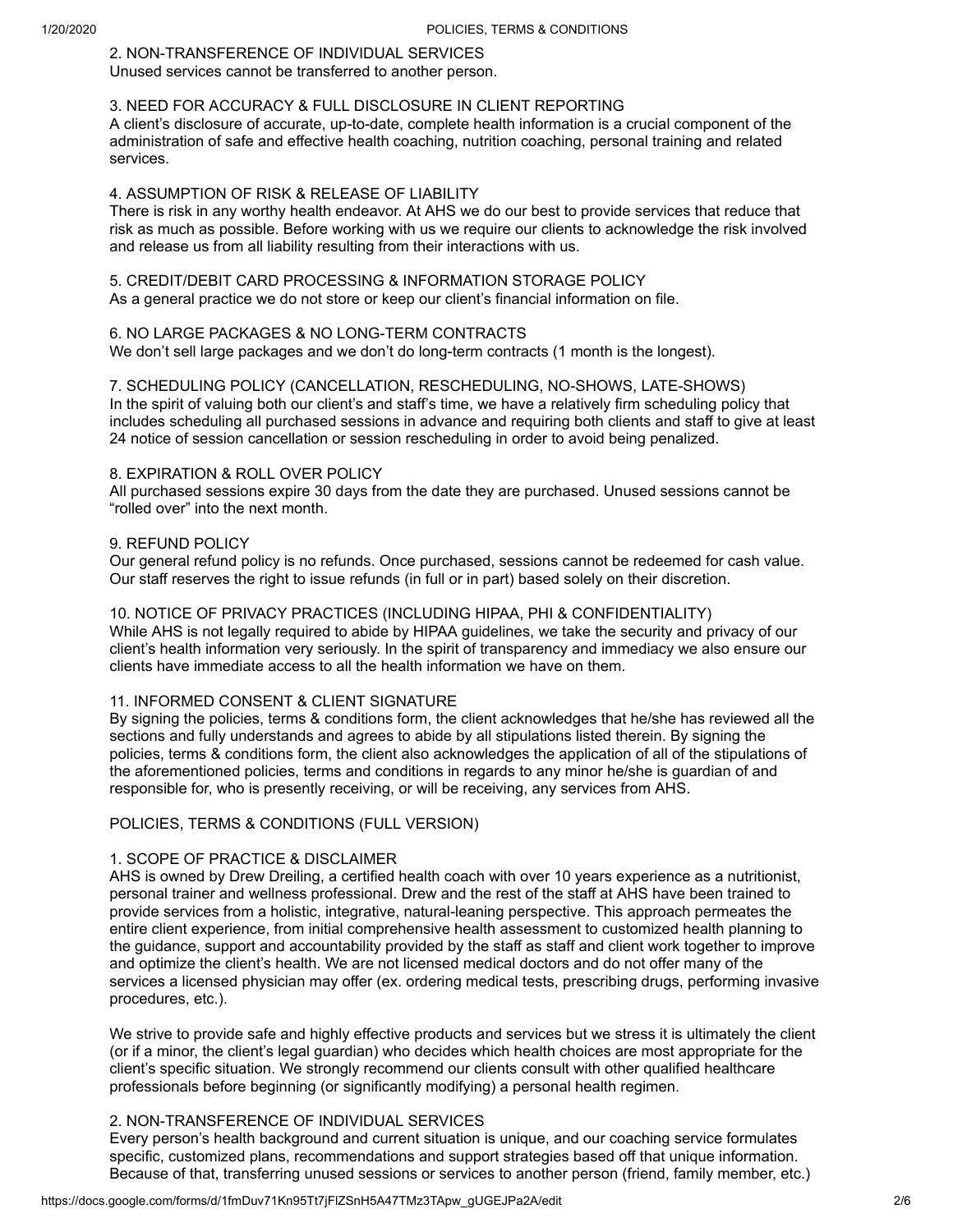#### 1/20/2020 POLICIES, TERMS & CONDITIONS

would require the completion of another initial comprehensive health assessment and the formulation of new, personalized health plans, recommendations and support strategies.

Our service options are set up so that a person can purchase either a month-to-month service or a onetime assessment and customized plan session (a la carte sessions can also be purchased thereafter). Our service is not set up to allow for the easy transference of unused sessions or services from one person to another, therefore, the use of individually-purchased services (whether one-time or on-going) is restricted to the individual purchasing the service (or if purchased for another, restricted to that individual).

#### 3. NEED FOR ACCURACY & FULL DISCLOSURE IN CLIENT REPORTING

Formulating safe, highly-effective health plans, recommendations and intervention strategies is contingent on the health professional receiving accurate, up-to-date information from the client. Inaccurate or undisclosed information (especially pertinent health information) can have a negative effect on the staffclient experience and the health outcomes resulting from it. We encourage and advise our clients to consult caregivers, spouses, other health providers, their medical records and other health-related tracking and monitoring devices in order to relay the most accurate and up-to-date health information to the staff at AHS.

#### 4. ASSUMPTION OF RISK & RELEASE OF LIABILITY

There is always some risk involved in any worthy health endeavor. At AHS, we aim to provide healthrelated services and products that offer the highest reward (i.e. health result) with the lowest possible risk. While it is our duty is to strive to promote health and do no harm, the person(s) considering our health products or services also has a responsibility in discerning whether the health product or service in question is appropriate, beneficial and of good value for their specific situation.

We advise all potential clients NOT to use any of our services (or apply information derived from any of our products or free materials) if they are not willing to assume full responsibility for doing so. As previously stated, we strongly recommend our clients consult with other qualified healthcare professionals before beginning (or significantly modifying) a personal health regimen.

With that in mind, before engaging in any of our coaching services we require that our clients:

Recognize the inherent risk present

Recognize our commitment and efforts to reduce that risk

Recognize their responsibility in determining whether our service is appropriate and of good value for their specific circumstance

Release AHS and all its employees and affiliates from any and all liability resulting from their interactions with us

By signing below the client attests and affirms that AHS, Drew Dreiling and all employees and affiliates are in no way responsible for any adverse effects or consequences resulting from the client's interactions with the aforementioned company and individual(s). This includes the client's use of any products, publications, plans, programs, procedures, protocols, suggestions, recommendations or any other information originating from AHS, its employees and affiliates. The client agrees to waive, release, and hold harmless AHS, its employees and affiliates from any effects experienced from paid or free services or products offered by AHS, its employees and/or its affiliates. The client also agrees to bring no lawsuit (criminal or civil) against AHS, its employees and/or its affiliates for any effects experienced from paid or free services offered by AHS, its employees and/or its affiliates.

#### 5. CREDIT/DEBIT CARD PROCESSING & INFORMATION STORAGE POLICY

We currently use Square, Inc. for credit/debit card processing (see [www.squareup.com](https://www.google.com/url?q=http://www.squareup.com&sa=D&ust=1579541190239000&usg=AFQjCNFfziNEoB-VEKEvYpEp_yR7kM3BZQ) for more info). We take the security of our client's and customer's financial information very seriously. As a general practice, therefore, we do not store/keep our client's financial information on file. We can keep such information on file if a client believes they are likely to utilize more than one transaction's worth of our services.

#### 6. NO LARGE PACKAGES, NO LONG-TERM CONTRACTS, AUTO RENEWAL POLICY

We believe in earning our client's trust. We don't like being tied into long-term contracts ourselves and we don't like "surprise" withdrawals showing up in our bank account. In like manner we at AHS don't market or offer long-term contracts and packages like some companies require (for example, our longest "contract" is 30 days long).

#### AUTO-RENEWAL

Our general policy is NOT to auto renew one-on-one clients' packages unless they request it. For our group coaching clients we generally DO auto-renew, for the sake of easier client management on our end. For group coaching clients wishing to cancel their membership we ask that they notify us in writing AT LEAST 10 DAYS BEFORE their package payment is set to process/renew.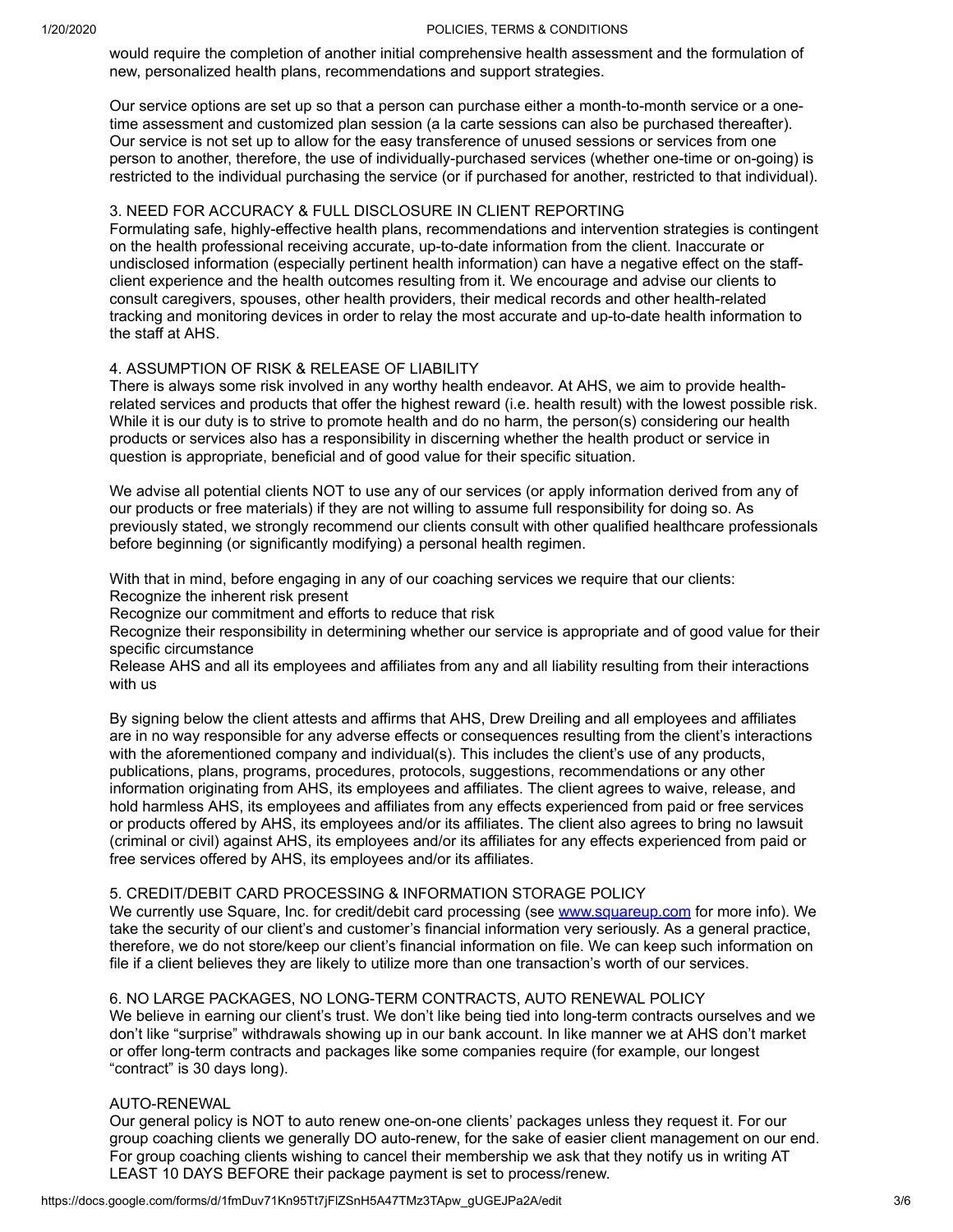7. SCHEDULING POLICY (CANCELLATION, RESCHEDULING, NO-SHOWS, LATE-SHOWS) The staff at AHS strive to offer the highest-quality health services available. Our owner has been passionate about all aspects of healthcare for more than a decade and has dedicated himself to finding health-related solutions, interventions, protocols and strategies so that every person he comes into contact with, regardless of health situation, might experience a dramatic improvement in their health and wellness. He is also dedicated to teaching these solutions, interventions and strategies to his staff and affiliates.

The staff at AHS pride themselves not only on their professional skill set and concern for the welfare of others, but also on being prepared to deliver a professional, inspiring, educational and supportive client experience for each and every scheduled session. We place a high value on our clients and their schedules and time, as well as our staff and their schedules and time- particularly scheduled sessions. When a client schedules a session with us, we are agreeing to block off that time in order to fully focus on improving and optimizing the health of that individual.

When a client doesn't arrive for a scheduled session, the client loses valuable motivation, guidance, support and accountability, and often health progress is slowed significantly. When a client arrives late to a scheduled session (ex. arrives 15 minutes past the scheduled session start time), the value of the session is diminished. And when a client cancels or reschedules on short notice, the client loses a valuable health service and health progress may be slowed. With all of this in mind, and in the spirit of valuing both our client's and staff's time, we have implemented the following scheduling policy:

#### FOR CLIENTS…

All sessions must be paid for in advance, and all purchased sessions are scheduled immediately upon purchase. For example, if 4 sessions are purchased, all 4 sessions are then immediately scheduled. To cancel or reschedule a session and avoid being charged for that session, the client must notify staff (through a successfully-received phone call, voicemail, text message or email) at least 24 hours before the scheduled session time. For example, if your scheduled session is at 9am EST on Tuesday and you need to reschedule, please let staff know before 9am EST that Monday.

In like manner, if staff needs to cancel or reschedule a session, staff must notify the client at least 24 hours before the scheduled session time in order to avoid refunding the client the full value of the session. Clients are charged for sessions where the client does not show up (i.e. "no shows").

#### FOR STAFF…

In like manner, staff will refund the client the full value of the session if staff does not show up (i.e. "no shows").

If a client arrives late to a session, staff will work with client to the end of the originally scheduled session. For example, if a session was originally scheduled from 4:30-4:55pm EST and the client arrives at 4:45pm EST, staff will service the remaining 10 minutes.

If staff arrives late to a session, staff will work with client to the end of the originally scheduled session, and will refund the client the appropriate prorated amount for the session time missed.

We understand that emergencies can and do happen and that schedules and plans can change due to unforeseen circumstances. As such, staff reserve the right to overlook a client's infraction of this policy at their sole discretion.

#### 8. EXPIRATION & ROLL OVER POLICY

We believe there is tremendous value in the services we provide. Generally speaking, the more frequent a client has a session, the better results that client gets. And we want our clients to get GREAT RESULTS! Because of this we've implemented the following expiration and roll over policy:

PURCHASED SERVICES & SESSIONS EXPIRE 30 DAYS FROM PURCHASE: Purchased sessions expire 30 days from the date that they are purchased. For example, if a monthly package including 6 sessions was purchased July 4th, then the final day those sessions could be used would be August 2nd (30 days from July 4th). This is to encourage a consistent coaching habit among our clients (increasing the likelihood of significantly positive results!).

NO "ROLL OVERS" FOR EXPIRED BUT UNUSED SERVICES OR SESSIONS: In the same way unused sessions cannot be "rolled over" into another purchased package. For example, say a monthly package of 6 sessions was purchased July 4th. Five sessions were used by August 2nd. On August 3rd the client wants to continue working with us and purchases another monthly package. The one session that wasn't used on the previous package cannot be "rolled over" and used along with the sessions in the new package.

A LA CARTE SESSIONS: Note that we do offer individual a la carte sessions, which are available only to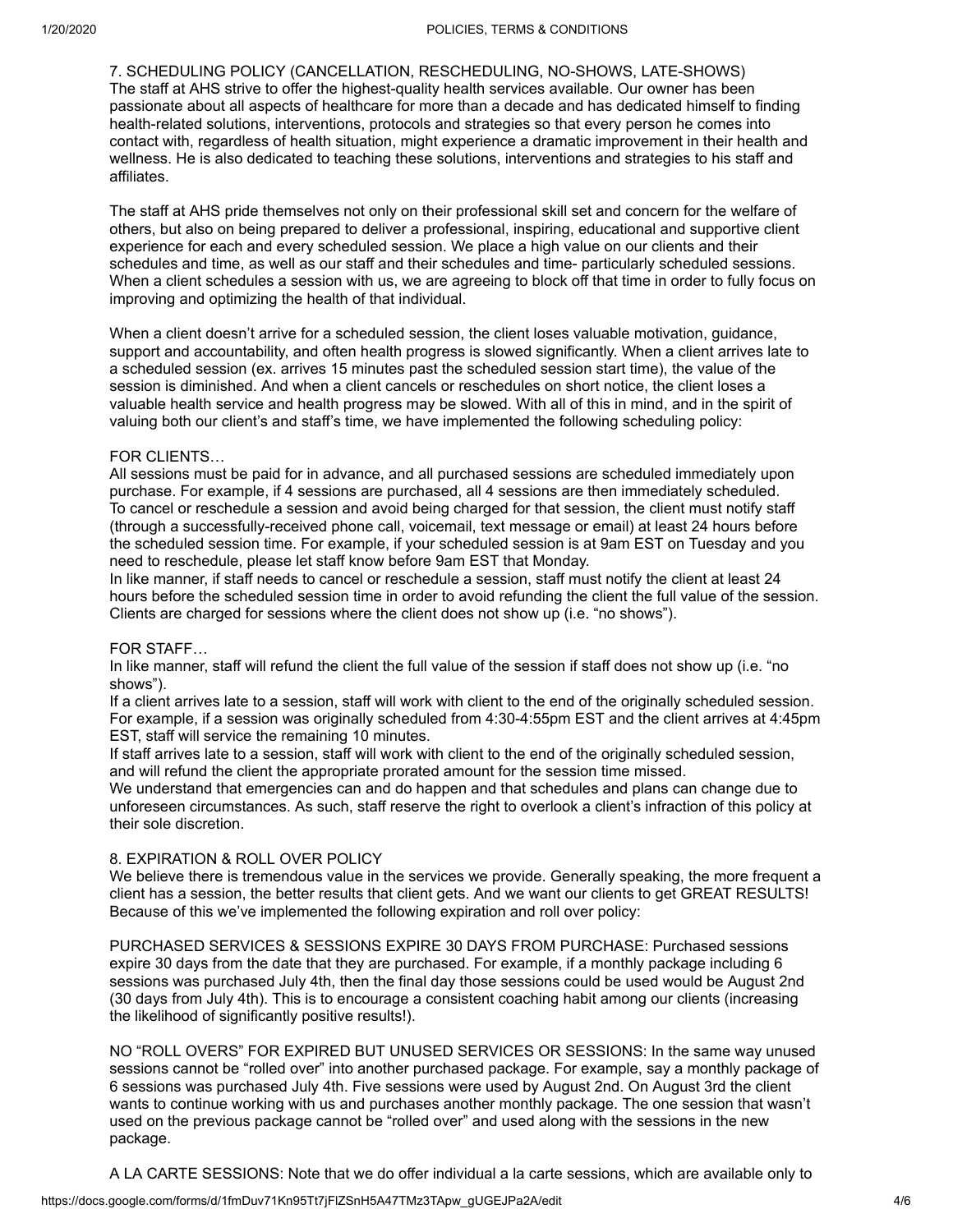clients who have already purchased either a monthly package or one-time assessment and planning package. A la carte sessions have a 30-day expiration date and do NOT affect the expiration date of previously purchased and scheduled sessions.

#### 9. REFUND POLICY

We strive to pack incredible value into our services. In truth, we believe that what we charge for our services is far less than the actual value! We don't offer large packages or long-term contracts. We have a thorough pre-qualification process that all our prospective clients go through before becoming clients. We do all of these things in order to increase the likelihood that the people who work with us will have an amazing experience and achieve incredibly positive health results.

Our general refund policy is no refunds. Once purchased, sessions cannot be redeemed for cash value. Our staff reserves the right to issue refunds (in full or in part) based solely on their discretion, should a situation arise where a client asks for a refund.

10. NOTICE OF PRIVACY PRACTICES (INCLUDING HIPAA, PHI & CONFIDENTIALITY) This notice describes how medical and health information about you may be transferred, stored, used and disclosed, and how you can get access to your health information. This notice also covers privacy-related topics relevant to healthcare services, including the Health Insurance Portability & Accountability Act (HIPAA), Protected Health Information (PHI) and how these (and other) topics relate to the client experience at AHS.

HEALTH INSURANCE PORTABILITY & ACCOUNTABILITY ACT (HIPAA): The Health Insurance Portability & Accountability Act of 1996 is federal legislation that provides security and privacy provisions that covered entities (more on that below) are required to abide by, to safeguard an individual's sensitive medical and health information.

PROTECTED HEALTH INFORMATION (PHI): HIPAA's Privacy Rule, or more formally, Standards for the Privacy of Individually Identifiable Health Information, issued by the Department of Health and Human Services (HHS), establishes a set of national standards for the protection of certain health information. The standards address the use and disclosure of individuals' health information (called protected health information or PHI) by organizations subject to HIPAA's Privacy Rule — called covered entities — for various purposes. It also sets standards for individuals' privacy rights to gain access to, be informed of, and control how their health information is used.

PHI includes common demographic information such as name, physical address, phone number, date of birth, social security number, etc., as well as past, present or future information about the individual's physical or mental health condition, payment status and chosen healthcare services. In other words, PHI is individually identifiable health information that is held or transmitted by a covered entity (or its business associate) in any form or media, whether electronic, paper, or oral.

AHS IS NOT A COVERED ENTITY AS DEFINED BY HIPAA: HIPAA defines covered entities as healthcare organizations that engage in "standard transactions." These standard transactions include claims and encounter information, payment and remittance advice, claims status, eligibility, enrollment and disenrollment, referrals and authorizations, coordination of benefits and premium payment. In short, these transactions involve health insurance providers. AHS does not accept health insurance- we are a "cash only" service. Because of this we do not engage in "standard transactions" as defined by HIPAA and are therefore not a HIPAA-defined "covered entity," formally absolving us of HIPAA requirements. Note also that we are not licensed physicians, which absolves us of the requirements of similar state laws where our business is registered (e.g. South Carolina Title 44 Chapter 115 or the Physicians' Patient Records Act). See [www.hhs.gov/hipaa](https://www.google.com/url?q=http://www.hhs.gov/hipaa&sa=D&ust=1579541190239000&usg=AFQjCNG8iAXGAU46FNtuvBkBVxUsNpVAqA) and [www.scstatehouse.gov/code/t44c115.php](https://www.google.com/url?q=http://www.scstatehouse.gov/code/t44c115.php&sa=D&ust=1579541190239000&usg=AFQjCNESeJrS_l-kn6cfWRRfWB6h_oMkNg) for more information.

OUR HEALTH INFORMATION PRIVACY & SECURITY POLICY: While we are not legally required to abide by HIPAA guidelines (or SC Code Ann. § 44-115), we take the privacy and security of our client's health information very seriously and have adopted a policy that is in many ways similar to the HIPAA guidelines…

- Under normal circumstances, only AHS staff have access to client's information.
- All AHS staff are required to sign an agreement stating they will not share client's health information with anyone outside the company under normal circumstances.
- All phone conversations between staff and client are recorded (using Call Recorder app), archived and are available to clients at their request.
- All email correspondence sent from AHS staff that contains identifying health information is
- encrypted (using FlowCrypt for Gmail). All email is archived and available to clients at their request.
- All text messages are archived (using SMS Backup+ app) and available to clients at their request.